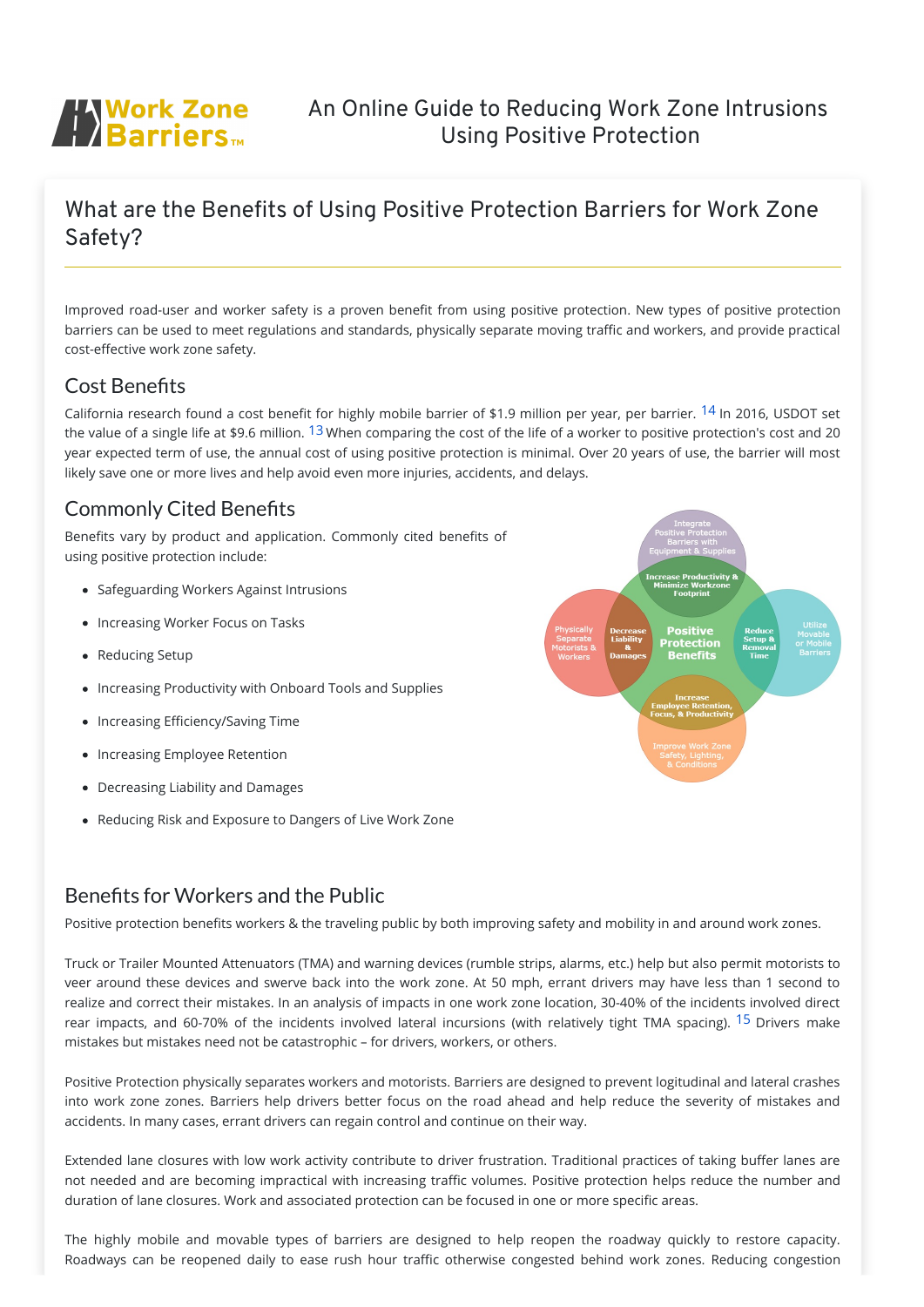

- 10-20% time savings per night.
- Lanes reopen daily.

### Case Study: California Bridge Project

3 year/\$150-200 million project.

3x mobile barriers:

1x movable barrier:

Lane shifts improve traffic flow.

Benefits:

- Reduced project duration & cost.
- Optimal traffic flows.

benefits both motorists & workers. Speed variance (i.e. congestion/slowdowns) is a significant contributor to accidents in and around work zones. Those accidents may cause additional crashes and/or spill over into work zones. Addressing congestion with positive protection can benefit workers, the public, and commerce by reducing accidents, injuries, fatalities, risk, delay, and interruption. These combined considerations accounted for much of the \$1.9 million savings per highly mobile barrier per year found by California DOT research. [14](javascript:;)

> An ongoing project in California illustrates even greater potential savings on projects and benefits for the public. Highly mobile barriers are saving an estimated 1-2 hours per night on setup/removal (a 10-20% savings in time and potential project duration). In one closed lane, they are using three barriers to work at different spots along that

lane. On a three-year, \$150-200 million project, that amounts to substantial reduction in project duration and cost. For the public, benefits are increased

even further by shifting lanes around the work zone using movable concrete barrier. Used together, the highly mobile and movable barriers better maintain traffic flows and reduce overall project duration.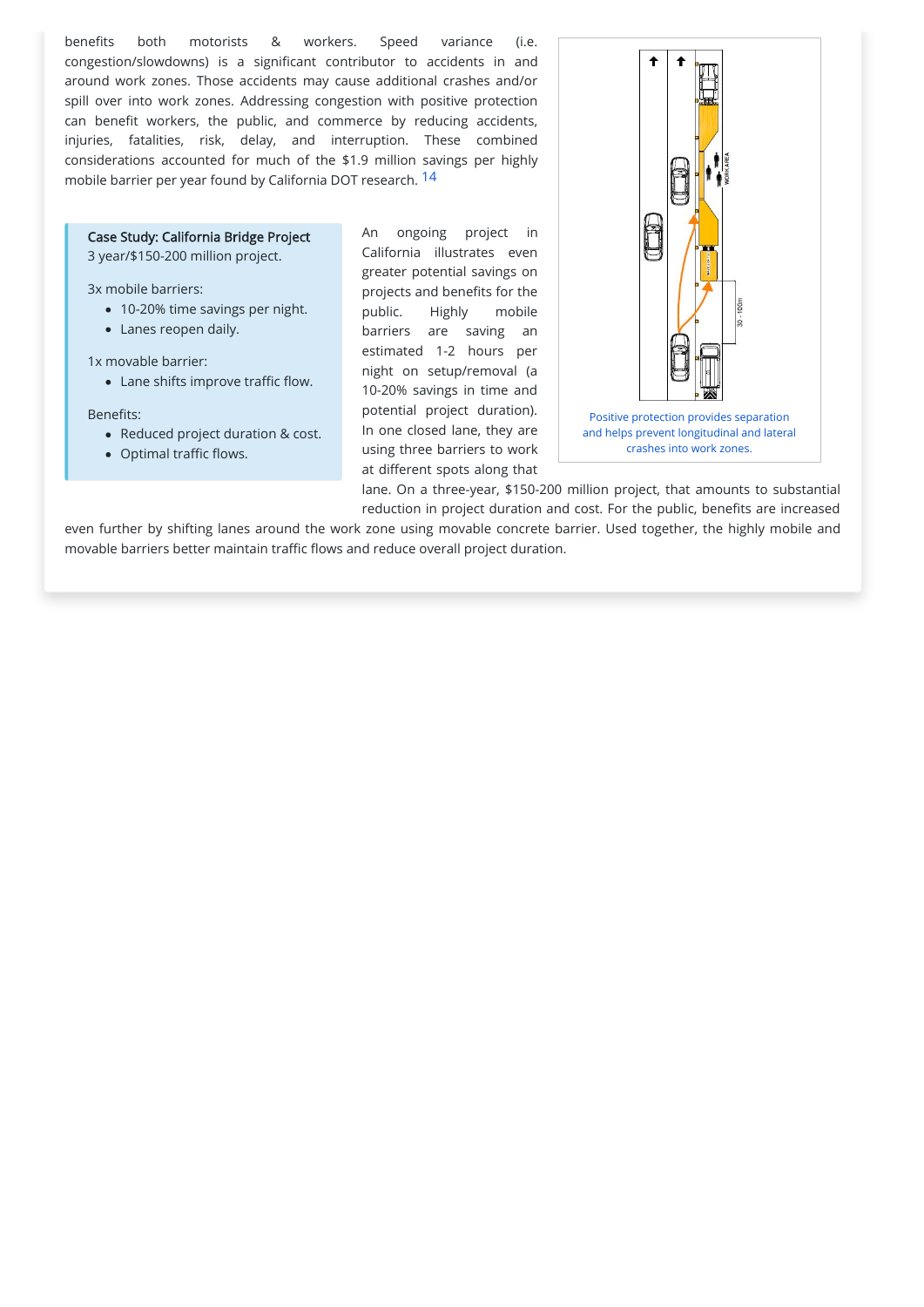## Footnotes

<sup>1</sup> Temporary [Traffic Control](https://www.law.cornell.edu/uscode/text/23/112) Devices, 23 U.S.C. § 112(g).

- <sup>2</sup> Definitions, Subpart K Temporary [Traffic Control](https://www.law.cornell.edu/cfr/text/23/630.1104) Devices, 23 C.F.R. § 630.1104.
- <sup>3</sup> Positive Protection Measures Defined, 23 U.S.C. 112(g<u>)(4).</u>
- <sup>4</sup> 2019 [Associated General](https://www.agc.org/news/2019/05/23/2019-highway-work-zone-safety-survey) Contractors of America <u>(</u>AGC) Highway Workzone Safety Study.
- <sup>5</sup> 2018 [Associated General](https://www.agc.org/news/2018/05/23/2018-highway-work-zone-safety-survey) Contractors of America <u>(</u>AGC) Highwa<u>y</u> Workzone Safety Study.
- <sup>6</sup> 2017 [Associated General](https://www.agc.org/news/2017/05/25/2017-highway-work-zone-safety-survey) Contractors of America <u>(</u>AGC) Highwa<u>y</u> Workzone Safety Study.

<sup>7</sup> 2016 [Associated General](https://www.agc.org/news/2016/05/24/2016-work-zone-safety-survey) Contractors of America <u>(</u>AGC) Highway Workzone Safety Study.

 $^8$  Estimated Total Crashes & Injuries Data: 2013-2015 data from NHTSA National Automotive Sampling General Estimates System (NASS/GES). NHTSA retired NASS/GES at the end of 2015. 2016-2017 data from NHTSA's replacement Crash Report Sampling System (CRSS).

 $^9$  Fatalities Data: NHTSA Fatality Analysis Reporting System (FARS) Encyclopedia. 2018 is the last year with available data.

- <sup>10</sup> Positive Protection Devices, Subpart K Temporary Traffic Control Devices, 23 C.F.R. § 630.1108(a<u>)(1-5).</u>
- <sup>11</sup> <u>Payment for [Traffic Control,](https://www.law.cornell.edu/cfr/text/23/630.1108) Subpart K Temporary Traffic Control Devices, 23 C.F.R. § 630.1108(f<u>)(2).</u></u>
- <sup>12</sup> <u>"Portable Positive Protection: A Guide for Short Duration and Short [Term Work Zones",](https://www.mobilebarriers.com/media/docs/Portable%20Positive%20Protection%20-%20A%20Guide%20for%20Short%20Duration%20and%20Short%20Term%20Work%20Zones%20Based%20on%20Material%20Developed%20by%20ATSSA%20for%20the%20FHWA%20Work%20Zone%20Safety%20Grant%20Program.pdf) Updated by Mobile Barriers LLC, Based on Material Developed by</u> ATSSA for the FHWA Work Zone Safety Grant Program (June 2016).
- <sup>13</sup> [U.S. Department](https://www.transportation.gov/sites/dot.gov/files/docs/2016%20Revised%20Value%20of%20a%20Statistical%20Life%20Guidance.pdf) of Transportation, "Guidance on Treatment of the Economic Value of a Statistical Life in U.S. Department of Transportation Analyses 2016 Adjustment," (August 8, 2016).
- <sup>14</sup> UC Davis/AHMCT, "A Risk Assessment and Cost Benefit Analysis for [Highly Mobile Barriers]," Technical Report Number UCD-ARR-08-09-30-01, (2008). Ibid, Attachment 3.
- <sup>15</sup> Mobile Barriers LLC internal crash analysis for Washington D.C. located highly mobile barrier.
- $^{16}$  Former Deputy Executive Director of the Texas Department of Transportation (TxDOT).
- <sup>17</sup> 2013 [Associated General](file:///C:/Users/taylo/Dropbox/Website_PositiveProtection/media/docs/2013_Work_Zone_Survey-National.pdf) Contractors of America <u>(</u>AGC) Highwa<u>y Workzone Safety Study.</u>
- <sup>18</sup> 2014 [Associated General](file:///C:/Users/taylo/Dropbox/Website_PositiveProtection/media/docs/2014_Work_Zone_Survey-National.pdf) Contractors of America <u>(</u>AGC) Highwa<u>y Workzone Safety Study.</u>
- <sup>19</sup> 2015 [Associated General](file:///C:/Users/taylo/Dropbox/Website_PositiveProtection/media/docs/2015_Work_Zone_Survey-National.pdf) Contractors of America <u>(</u>AGC) Highwa<u>y Workzone Safety Study.</u>